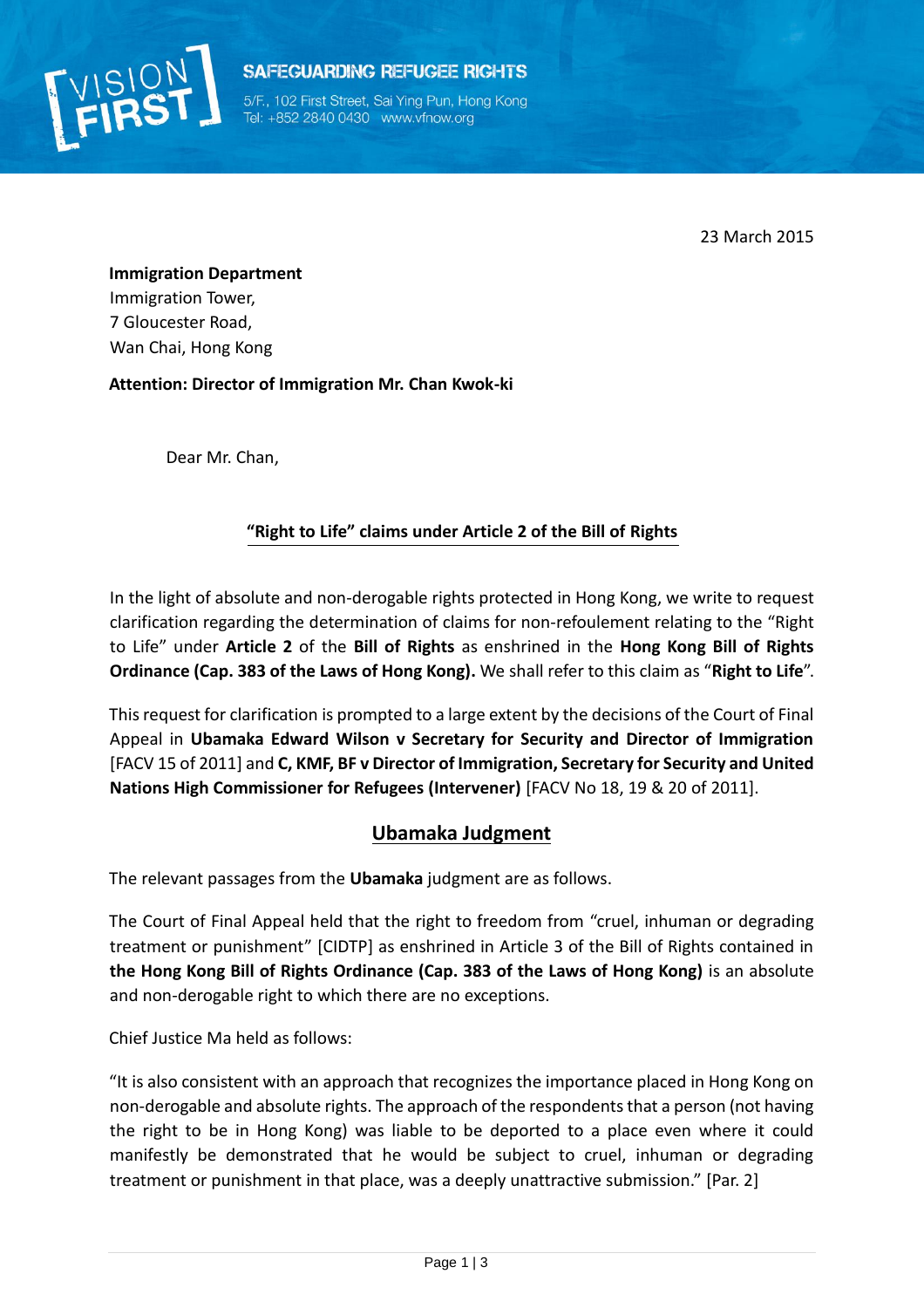

5/F., 102 First Street, Sai Ying Pun, Hong Kong Tel: +852 2840 0430 www.vfnow.org

## **C Judgment**

C concerns the **United Nations Convention Relating to the Status of Refugees** (1951) as amended by the **Protocol relating to the Status of Refugees** (1967) (collectively the "**Convention**").

**Article 33** of the Convention provides that "No Contracting State shall expel or return ('*refouler'*) a refugee in any manner whatsoever to the frontiers of territories where his life or freedom would be threatened on account of his race, religion, nationality, membership of a particular group or political opinion."

The relevant passage from the **C** decision is as follows:

"There is, of course, no basis for saying that the Director has failed to exercise his statutory power of removal, but there are very strong grounds for concluding that the Director has either failed to apply his mind independently to the correctness of the determinations made by the UNHCR or, if he has done so, he has done so in a way that falls short of the anxious scrutiny and high standards of fairness required by *Prabakar*. It is not sufficient for the Director simply to rely on UNHCR determinations, as his counsel contended. It is, of course, legitimate for the Director to give weight to the UNHCR determination but not simply to rely on it." [Par. 97]

"It is no answer to the Director's failure to make an independent assessment to say that the power of removal is broad and unqualified and that it imposes upon him no duty to make an RSD (Refugee Status Determination). The fact is that the Director has, under statutory authority, adopted a policy the object of which is to exercise his power of removal according to a determination of the refugee status of a claimant to that status. Indeed, the HKSARG asserts publicly that, although not bound by the Convention, it nonetheless voluntarily complies with its requirements. Having adopted that policy in these circumstances, no doubt by reason of the powerful humanitarian considerations which are involved in RSD determinations and the consequences they may entail, the requirement of fairness, arising from the adoption by the Director of a policy under the authority of the statute, calls for him to make an independent assessment of the UNHCR determination, especially in those cases where the UNHCR determination is adverse to the claimant. In making the assessment, the Director must observe high standards of fairness." [Par. 98]

## **Questions**

Both **Ubamaka** and **C** give rise to a series of questions which we now ask of the Director of Immigration in connection with Right to Life claims. The essence of our questions is:

In the light of the judgment in **Ubamaka**, we shall be pleased to receive your confirmation as to the following matters as they relate to Right to Life claims by individuals seeking the protection of Hong Kong Government.